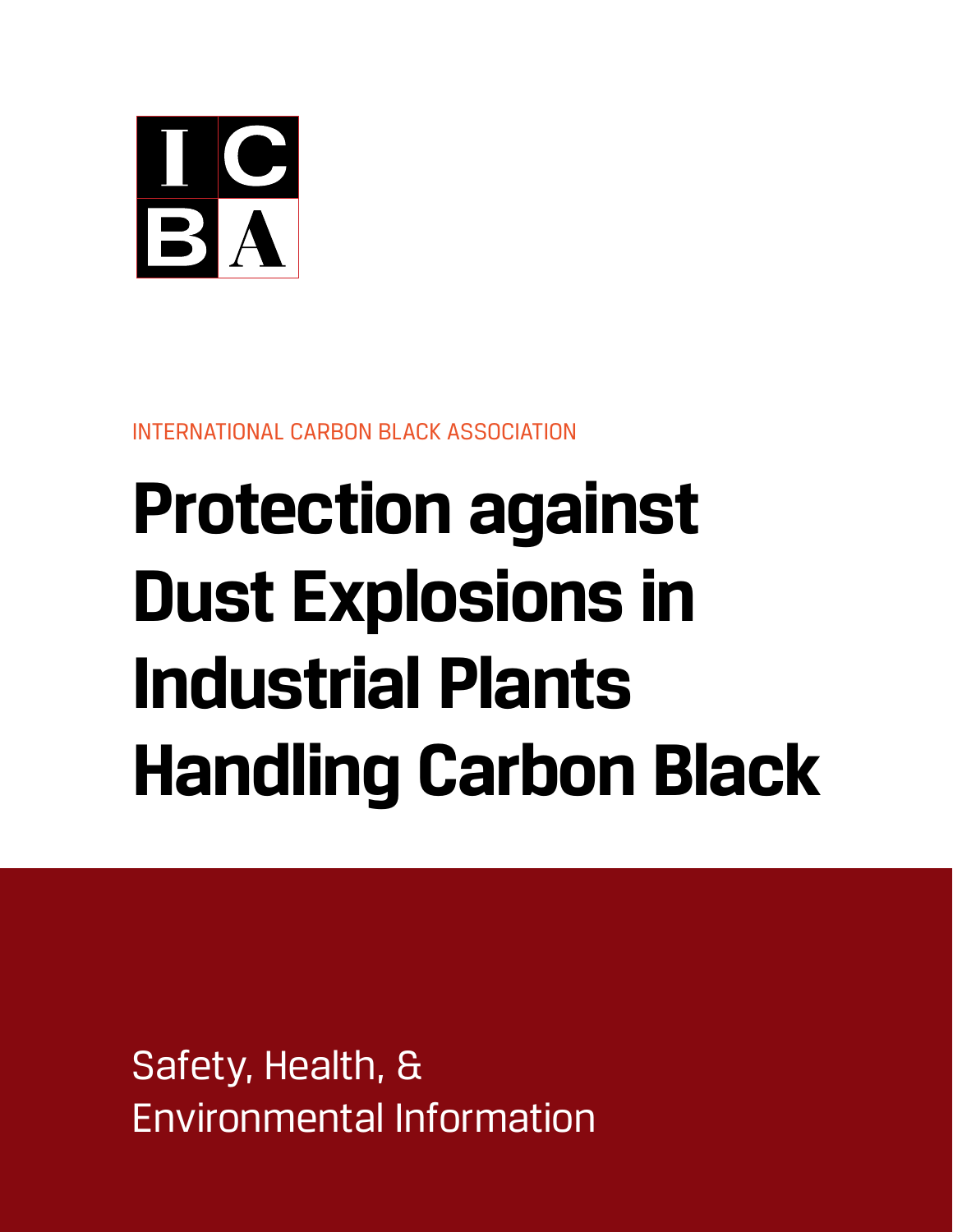The International Carbon Black Association (ICBA) is a scientific, non-profit corporation originally founded in 1977. The purpose of the ICBA is to sponsor, conduct, and participate in investigations, research, and analyses relating to the health, safety, and environmental aspects of the production and use of carbon black.

The Association is managed and administered by a Board of Directors appointed by the member companies. This Board of Directors sets strategy and provides overall direction to the Scientific Advisory Group (SAG) and the regional Product Safety and Regulatory Committees (PSRCs), while integrating and overseeing the activities of the SAG and PSRCs to determine objectives and priorities.

There are four entities that report to the Board and execute the strategy and priorities that have been established. These include the Scientific Advisory Group (SAG) and the North American, European, and Asia-Pacific Product Safety and Regulatory Committees.

More information can be found at **www.carbon-black.org**.

#### IMPORTANT NOTE

This booklet is not a Safety Data Sheet (SDS), nor is it intended to serve as a substitute for the SDS. Please maintain and review the most current SDS, available through your carbon black supplier, prior to working with this product.

©2017 International Carbon Black Association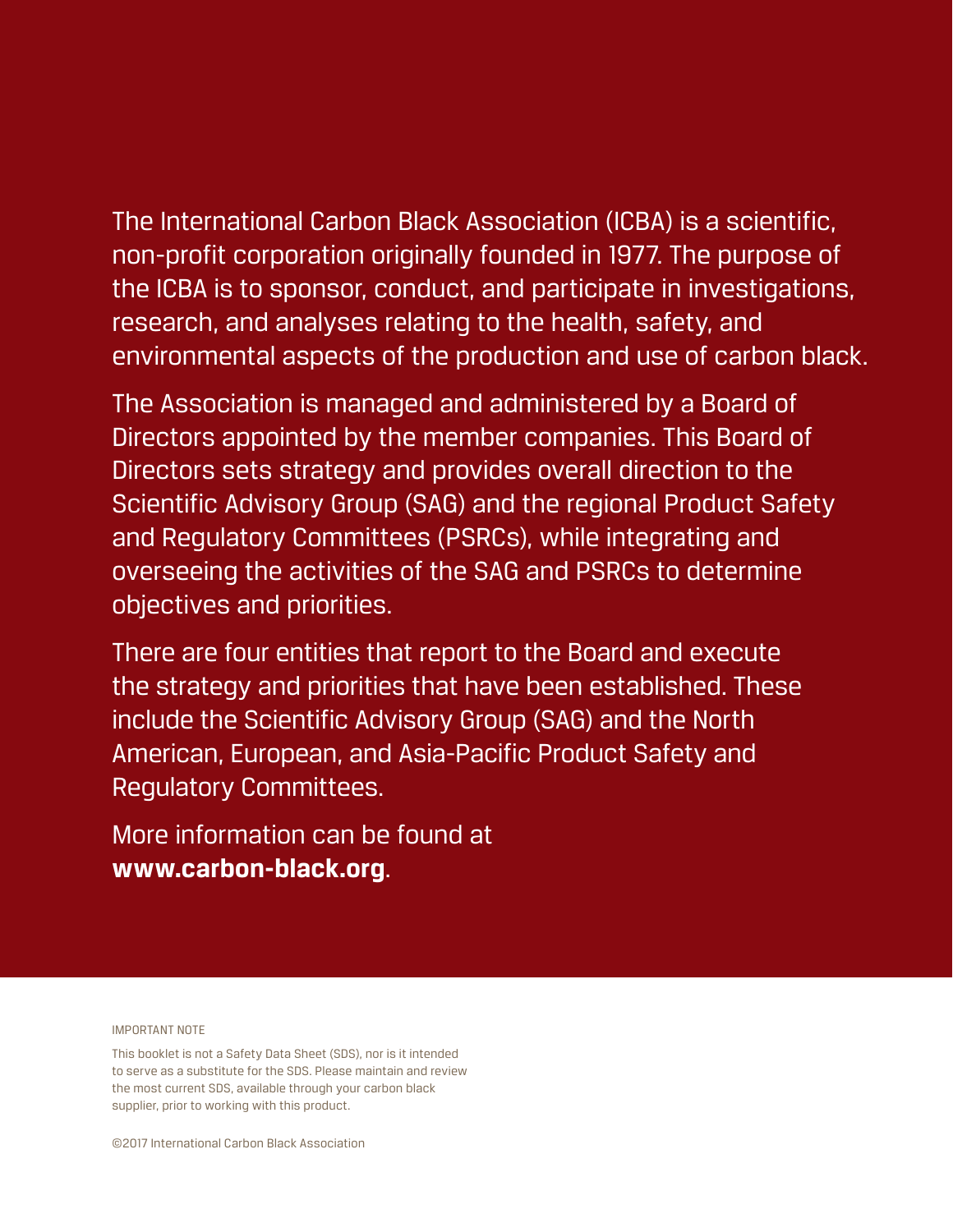### 1. Introduction

This information sheet is intended as an introductory guide to the explosion hazards of Carbon Black. More detailed information about dust explosion hazard is available in literature [1-3].

#### 1.1 What is Carbon Black?

Carbon Black has to be distinguished from carbon particles emitted from incomplete combustion of carbon-contaizning materials (called soot or black carbon), which are typically unwanted by-products. Carbon Black is chemically and physically distinct from soot and black carbon, with most types containing

greater than 97% elemental carbon arranged as aciniform (grape-like cluster) particulate [4].

#### 1.2 Handling Plants

Regarding this information, the term "handling" involves the storage, internal transport in any form, and processing of the Carbon Black in any fashion. These steps include emptying packaging, in-plant conveying, storage in containers and silos, and processing of Carbon Black with or into facilities equipment. If other substances are also present, then additional factors must be taken into consideration.

### 2. Explosion Hazard for Carbon Black

Dust deflagration or explosion is a hazard when dealing with Carbon Black. A dust deflagration has the following requirements:

- ◆ A combustible dust (like Carbon Black)
- ◆ Dispersion of the dust in air or other oxidant
- ◆ Sufficient concentration at or exceeding the minimum explosible concentration (MEC)
- ◆ Sufficiently powerful ignition source at or exceeding the minimum ignition energy (MIE)

If the deflagration is confined and produces a pressure sufficient to rupture the confining enclosure, the event is, by definition, an "explosion". Pelleted or granulated Carbon Black particles are too large for sufficient dispersion in air and are not capable of exploding. Nevertheless, even pelleted black still contains a certain portion of fines and/ or dust which may increase by handling (conveying, pro- cessing, etc.).

#### 2.1 Critical Dust Concentration

An important precondition for the explosibility of Carbon Black dust or powder dispersed in air is a concentration within its explosible range. At concentrations below the lower explosion limit (LEL), the Carbon Black quantity is too low to support an independent flame propagation.

If the concentration is higher than the upper explosion limit (UEL), the quantity of oxygen is not sufficient. The UEL is on the order of  $kg/m<sup>3</sup>$  and for this reason hardly significant. The LEL for combustible dusts is better known as minimum explosible concentration (MEC).

The MEC is defined by certain test procedures [5-7] and is dependent on many factors, including particulate size distribution, moisture content, and particle shape. MEC values for Carbon Black dusts are typically  $>$  50 g/m<sup>3</sup> and several orders of magnitude higher than allowed



#### **Figure 1** Dust Concentration Ranges [1]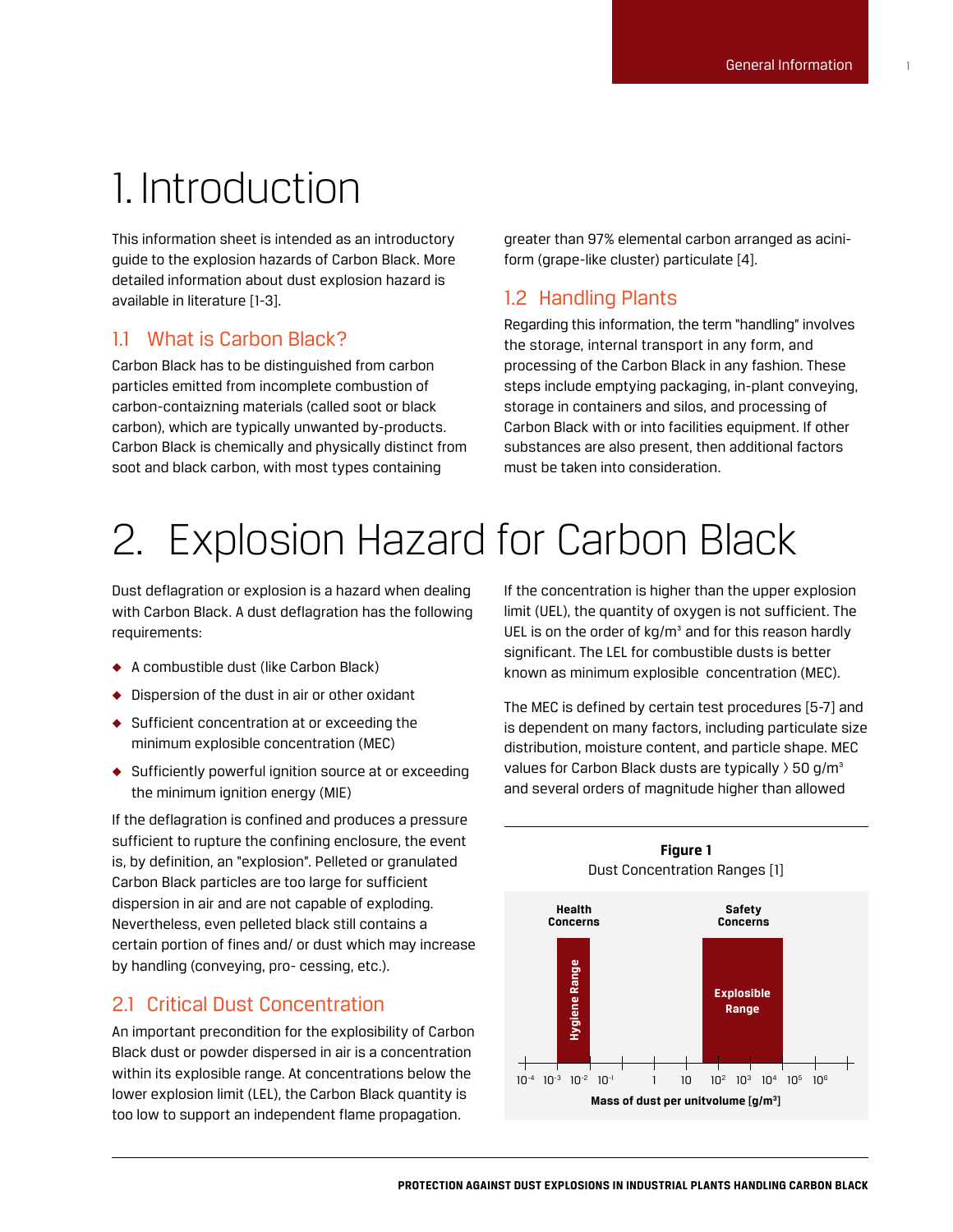industrial hygiene limits which typically have threshold limits below 0.01 g/m<sup>3</sup> (e.g. United States, OSHA, PEL: 0.0035 g/m<sup>3</sup>). Dust concentrations greater than 50 g/  $m<sup>3</sup>$  usually occur only inside equipment, provided that handling is properly performed and industrial hygiene instructions are obeyed [8].

### 2.2 Ignitibility

The ignitibility of a combustible dust is determined by the minimal ignition energy (MIE). It is defined (using standard test procedures [7, 9 and 10]) as the lowest spark energy with which a Carbon Black / air mixture under ideal conditions can still be ignited. It is also dependent on many factors, including particulate size distribution, moisture content, and temperature. MIE is critical in evaluating the probability for a dust explosion. While MIE for many explosible dusts (like epoxy resin, aluminum, sulphur, magnesium, sugar, polyethylene and wheat flour) is in the range of 1-100 mJ, MIE for Carbon Black dusts is\* typically above 1 kJ (=1,000,000 mJ). This excludes e.g. all types of electrostatic discharge as a potential ignition source for Carbon Black dust and grounding (potential equalization) will therefore eliminate all hazards caused by electrostatics.

\*If you have questions about your carbon black product, contact your supplier.

#### **Table 1** Dust Explosion Classes

| <b>Dust explosion</b><br>class | $K_{\rm cr}$ [bar m/s]      | <b>Characteristic</b> |
|--------------------------------|-----------------------------|-----------------------|
| St 0                           | 0                           | No explosion          |
| St 1                           | $0$ and $\leq 200$          | Weak explosion        |
| St 2                           | $\angle$ 200 and $\leq$ 300 | Strong explosion      |
| St3                            | 300 (                       | Very strong explosion |

But MIE can decrease drastically when Carbon Black is treated or mixed with other combustible substances. Mixtures of Carbon Black dust with flammable gases and vapors (so called hybrid mixtures) may modify the explosion risk substantially. Therefore, testing of the specific mixture is recommended to determine the explosibility parameters.

Smoldering Carbon Black can release carbon monoxide (CO), which can form explosible mixtures with air. Combined with Carbon Black, depending on the composition of this hybrid mixture, explosibility parameters may change. If Carbon Black dust were involved in an explosion it would contribute to the released energy.

## 3. Protective Measures to Prevent Dust **Explosions**

According to various international test methods [7, 11 and 12] Carbon Black is an explosible dust classified in hazard class St-1 (weak explosion) under these laboratory test conditions.

Despite this classification, maximum pressures generated in a Carbon Black dust explosion can still be strong enough to rupture equipment and / or can cause burn injuries. Typical flame temperatures generated from a dust explosion, even of slow burning St 1 classified dusts, are in excess of 2000 °C (3630 °F) and pressure can easily exceed 6 bar (90 psig).



**Figure 2**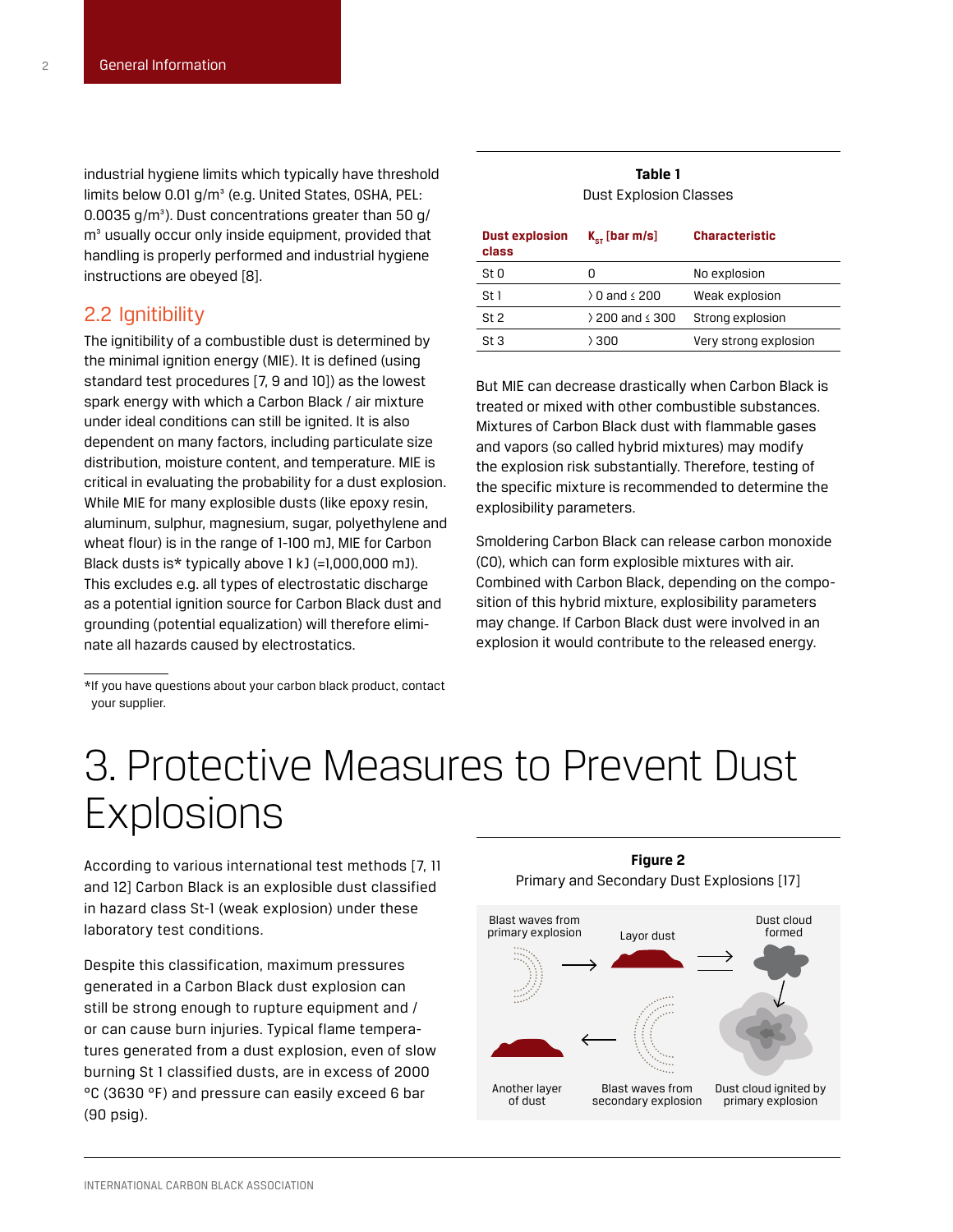3

Where ignitable Carbon Black dust / air mixtures are handled, equipment has to be classified according to hazardous area classifications [13-16]. Ignition sources that exceed the MIE of Carbon Black have to be strictly avoided.

As a fugitive dust, Carbon Black is prone to secondary dust explosions (the blast waves of a smaller primary explosion create a Carbon Black dust cloud which is then ignited by the primary explosion). This secondary

### REFERENCES

- [1] Dust Explosions in the Process Industries, 3rd edition, R.K. Eckhoff, Elsevier, 2003
- [2] Dust Explosions: Course, Prevention, and Protection, W. Bartknecht, Springer-Verlag, 1989
- [3] Dust Explosion Prevention and Protection, J. Barton (IChemE), Butterworth-Heinemann, 2002
- [4] Carbon black vs. black carbon and other airborne materials containing elemental carbon: Physical and chemical distinctions, C. Long, M. Nascarella, P. Valberg, Environmental Pollution Vol. 181, Oct. 2013, pp. 271-286
- [5] ASTM E 1515, Standard Test Method for Minimum Explosible Concentration of Combustible Dusts
- [6] EN 14034–3, Determination of explosion characteristics of dust clouds – Part 3, Determination of the lower explosion limit LEL of dust clouds
- [7] VDI 2263-1, Test methods for the determination of the safety characteristics of dusts
- [8] Orion Engineered Carbons, Technical Information 1451, Handling of Carbon Black
- [9] ASTM E 2019, Standard Test Method for Minimum Ignition Energy of a Dust Cloud in Air

explosion can either be devastating or may cause further (cascading) dust explosions.

Good engineering practices, good housekeeping practices, and effective dust removal systems are necessary to minimize Carbon Black emissions and resultant build-up on horizontal and some vertical surfaces. Fugitive Carbon Black emissions should be minimized and housekeeping activities performed periodically [18].

- [10] EN 13821, Determination of minimum ignition energy of dust/air mixtures
- [11] ASTM E 1226, Standard Test Method for Pressure and Rate of Pressure Rise for Combustible Dusts
- [12] EN 14034, Determination of explosion characteristics of dust clouds
- [13] NFPA 499, Recommended Practice for the Classification of Combustible Dusts and of Hazardous (Classified) Locations for Electrical Installations in Chemical Process Areas
- [14] EN 60079-10-2, Explosive atmospheres, Part 10-2 Classification of areas, Combustible dust atmospheres.
- [15] Directive 1999/92/EC (ATEX 137) on minimum requirements for improving the safety and health protection of workers potentially at risk from explosive atmospheres, Annex 1
- [16] NFPA 70, National Electrical Code
- [17] Abbasi T., Abbasi S.A. (2007). Dust explosions Cases, causes, consequences and control. Journal of Hazardous Materials, 140, 7-44
- [18] NFPA 654, Standard for the Prevention of Fire and Dust Explosions from the Manufacturing, Processing, and Handling of Combustible Particulate Solids